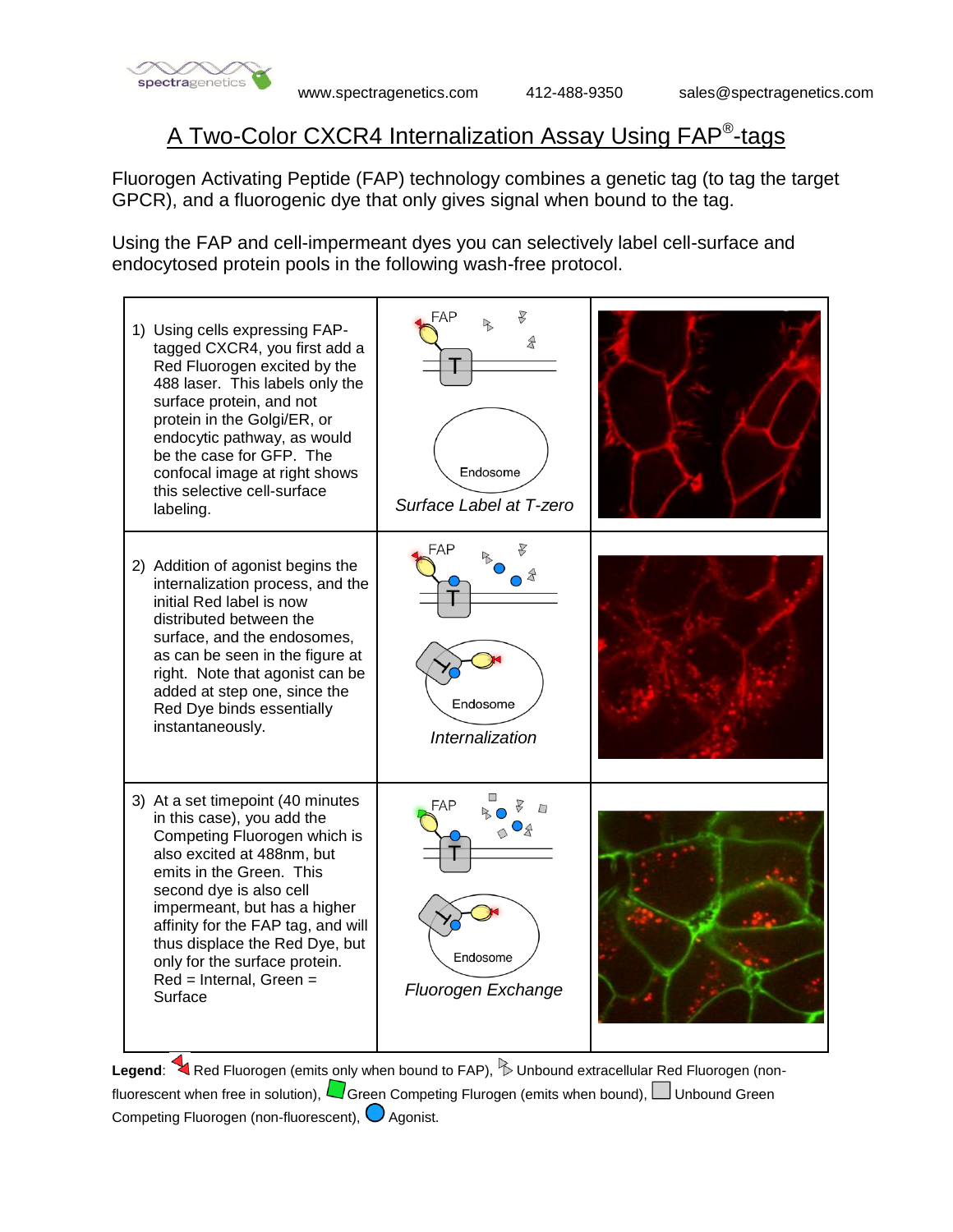

While the confocal images above confirm that the localization of the Green and Red signal to surface and endocytic pools respectively, the signal produced in the assay is homogeneous, so imaging is not required. The plots below show the assay run on a BD FACS-Vantage cytometer, and are plots of the average fluorescence intensity from the red and green channels from 10,000 events per data point.



The left-hand panel shows a dose response of the receptor agonist CXCL12. Increasing concentrations of agonist move the cells from predominantly surface GPCR localization (labeled in Green after the color-exchange), to predominantly endocytosed GPCR (the Red fluorogen, protected from exchange within the endosome).

Similarly, the right-hand panel shows a time-course following agonist addition, demonstrating a smooth transition from mostly surface GPCR at T-zero, through a clear 50/50 point at around 40 minutes, to a predominantly endocytic localization after 80 minutes.

While it is possible to simply measure an increase in the Red channel to follow agonistdriven endocytosis, measuring the Green channel simultaneously allows you to take the Red/Green ratio or Green-Red difference to obtain a larger assay window.